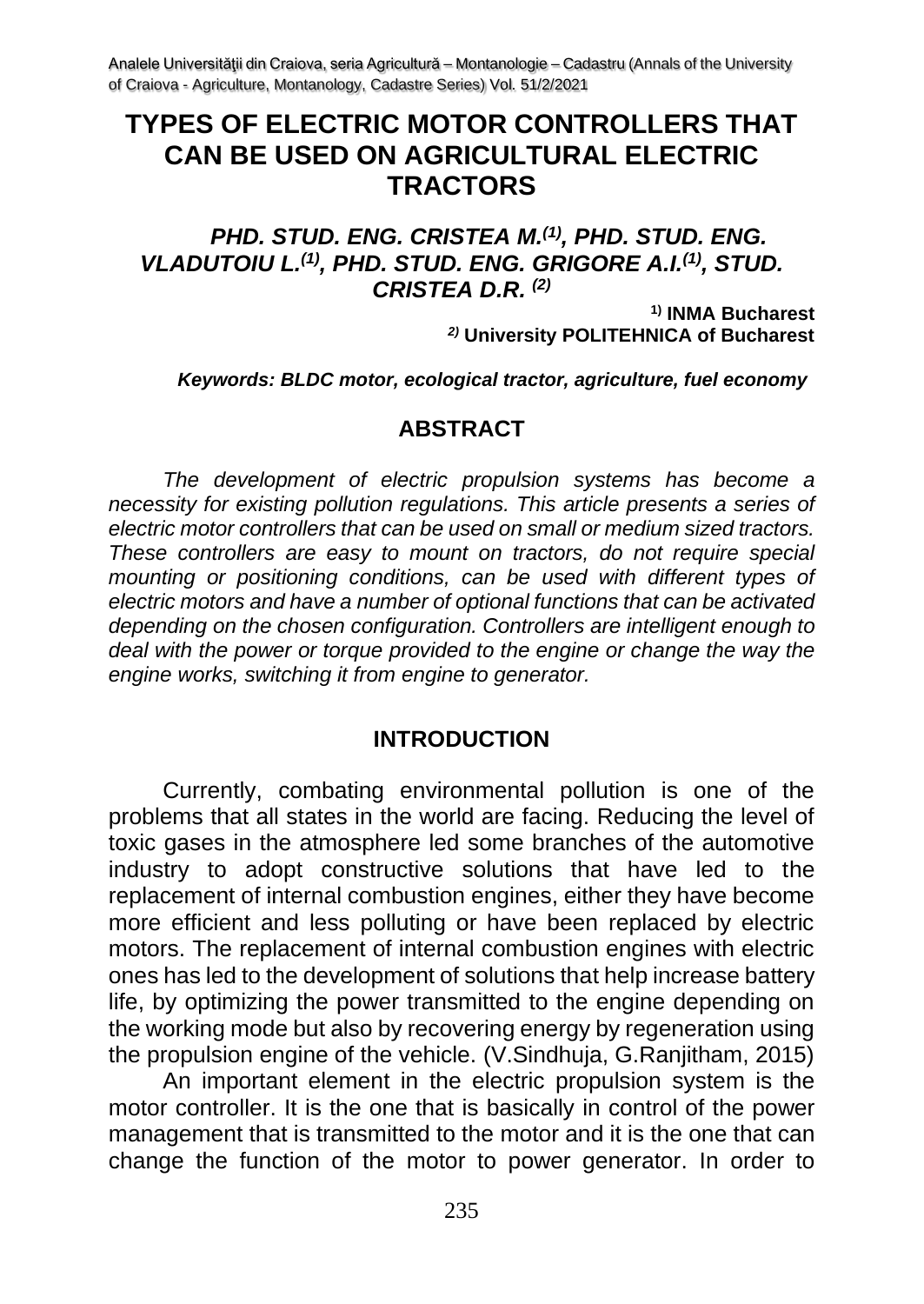increase the energy recovery or use efficiency, transfer and distribution strategies can be made, which can contain, in addition to the main battery, an ultracapacitor. (W. Zhao, G. Wu, C. Wang, L. Yuc, Y. Li, 2019)

The controller optimizes power consumption by real-time torque control to achieve maximum efficiency, dynamics and a wide range of vehicle speeds. (Elsherbiny H., Elsherbiny H., Ahmed M.K., Elwany M.A.)

In order to function correctly but also to perform all the control and monitoring functions, the controller needs information about the motor that can be preset in memory but also data that is collected during operation by means of sensors. Thus the controller knows exactly when to increase or decrease the power consumption, knows the speed of the motor and thus can effectively control the torque. (Jimenez-Gonzalez J, Gonzalez-Montañez F, Jimenez-Mondragon VM, Liceaga-Castro JU, Escarela-Perez R, Olivares-Galvan JC)

In order to optimize the power distribution of the motor as economically as possible, the manufacturers have researched and developed a series of control techniques. They can be divided into techniques that are based on rules or techniques that are based on optimizing consumption. (6)



*Fig. 1 Various control techniques of electric vehicle (6)*

The estimation of the remaining energy is important in the case of electric vehicles but the estimation method is not yet accurate enough. There are studies that use simulations using specialized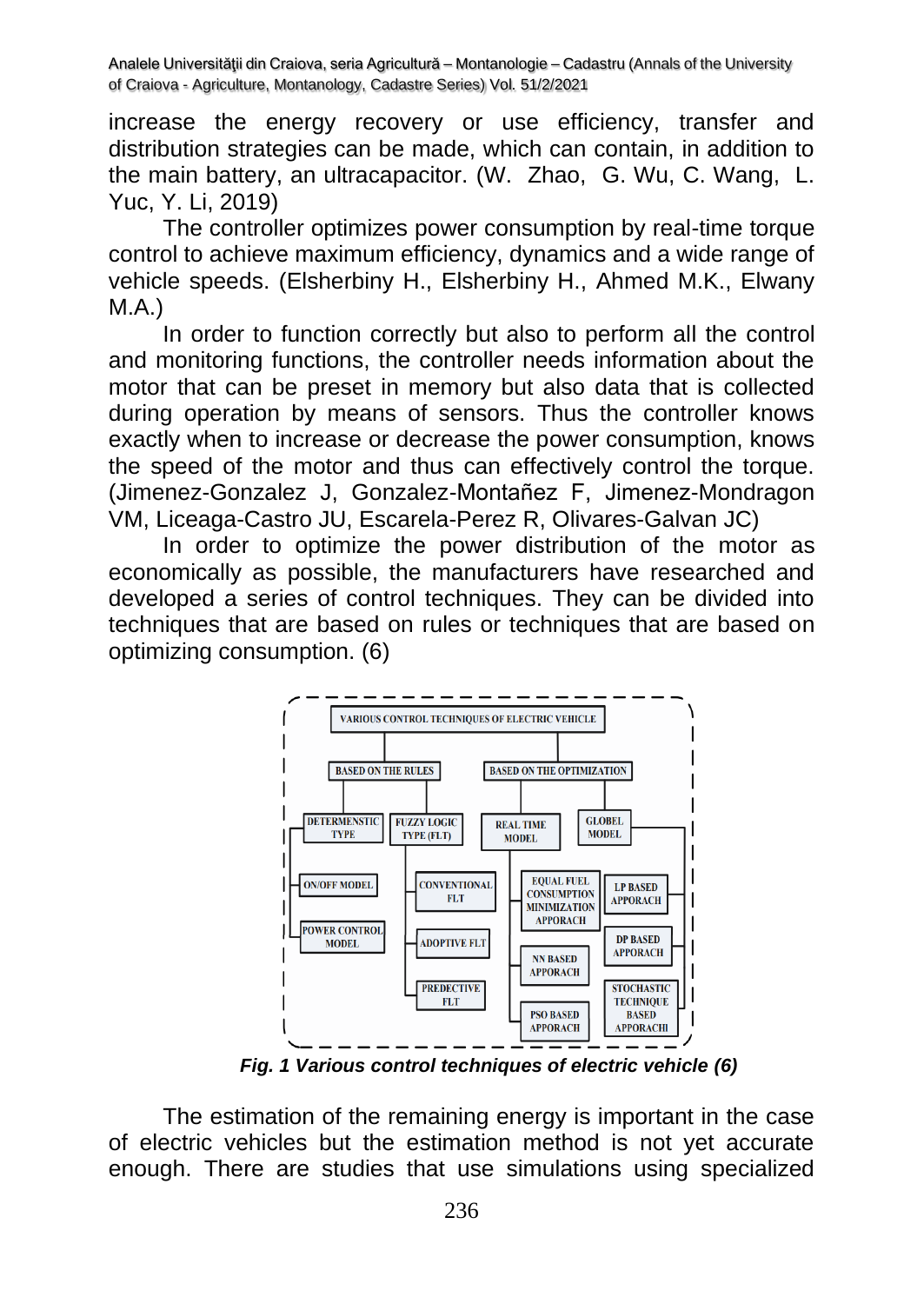programs to model the energy consumption of an electric vehicle, in this simulation are included as many factors as possible which can influence energy consumption, in a negative or positive way. (7)

There are situations when an increased traction force is required so you can use the solution with a propulsion motor connected to a 4WD transmission that can be engaged as needed or permanently. Another solution is to use two motors connected to the front axle and another motor to the rear axle, traction control can also be automatic or manual or the four-motors solution (the number of motors depends on the number of axles on the vehicle) mounted on wheels directly can be approached and in this case the traction can be automatic or manual.

There are models of coupling two motors on a chassis that have the possibility of coupling and decoupling as needed, such a scheme being shown in Figure 2. Motor control can be performed by one or two controllers intended for this purpose.



*Fig. 2 Diagram for connecting two electric motors to a tractor, one for propulsion and one for power take-off (PTO), 1 and 2 are synchronous, drive mechanism 4, planetary mechanism 5 (8)*

Although the motor controller does not have control over the battery, it is able, through the integrated functions, to contribute positively to the extended use of the batteries that power the vehicle.

To extend the working range of an agricultural electric vehicle there are mathematical models that show that when we use gearboxes adapted to electric motors the power conversion achieves high yields. In the modelling of these gearboxes, an important factor is occupied by the controller itself, because by means of its functions the power distribution to the motor is achieved so that the energy consumption is optimal. (9)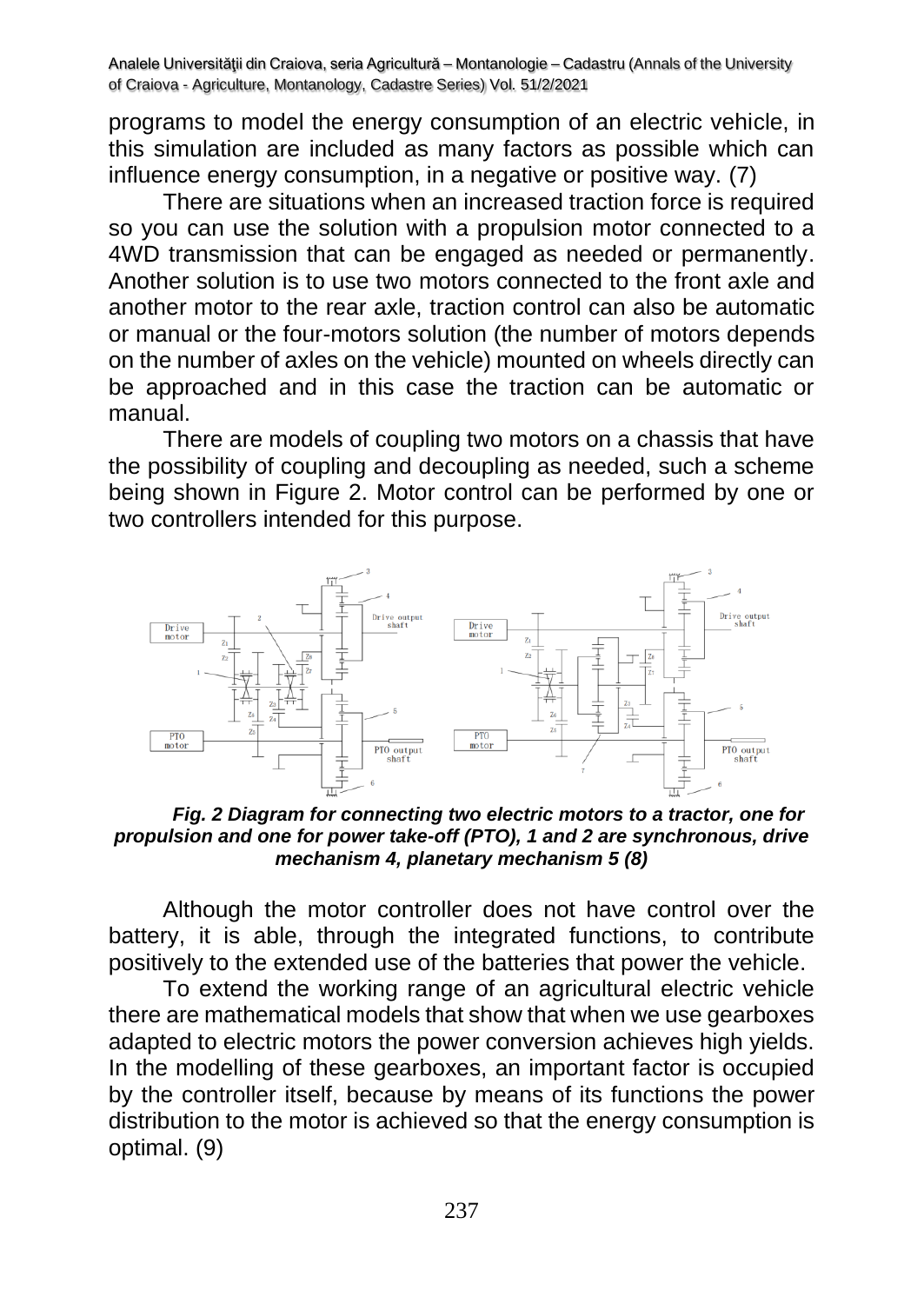In general, due to current battery manufacturing technologies, tractors powered by electric motors are small and medium in size. The motors used to make such vehicles start from about 3kW and can reach up to 50kW and in rare cases this power can be exceeded. A small tractor, e-Tractor, was developed at the University of the Philippines Los Baños, which demonstrated the potential of such vehicles even if they are powered by low-power electric motors. (10)

## **MATERIAL AND METHOD**

Material and method. During the tests, a series of electric motor controllers produced by Curtis Instruments, Sevcon and Kelly Controls were used. The models used were:

- 1. Curtis AC Motor Controller Model 1239E (11)
- 2. Sevcon Gen4 (12)
- 3. Kelly KAC-8080I (13)
- 4. Kelly KLS (13)

Curtis 1239e controller, is intended for electric and hybrid vehicles that use a system rated voltage of 60–144 V for high power circuits and a 12 V system with the common minus in the vehicle chassis for low power circuits. It is used in conjunction with permanent magnet synchronous motors.



*Fig. 3 Curtis 1239e controller before being mounted on the vehicle*

Sevcon Gen4 controller. These controllers are intended for road and off-road electric vehicles and have the smallest size in the industry compared to the power supplied.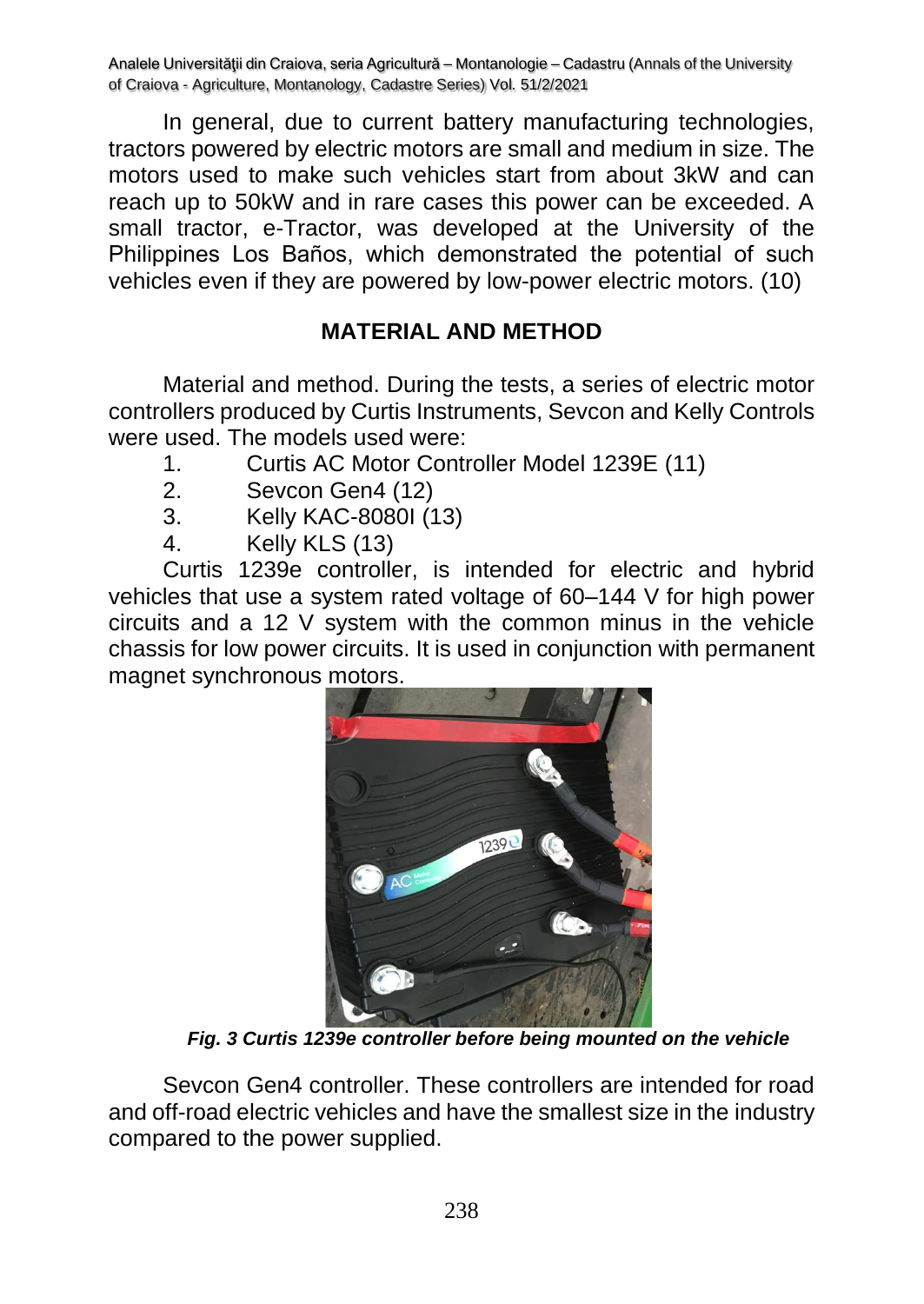They have a high efficiency, and thus there is the possibility to integrate these controllers in very narrow spaces without sacrificing performance. The design made by Sevcon is optimized for a low installation cost, without sacrificing the superior reliability needed in the most demanding applications.



*Fig. 4 Sevcon Gen4 controller on the test bench*



*Fig. 5 Kelly KAC controller on the test bench*

The range of Kelly KLS programmable controllers are intended for electric motorcycles, light vehicles but also the control of industrial motors. Compared to traditional trapezoidal waveform control technology, this technique is based on sine-wave drive technology and results in low operating noise but also efficiency in powering brushless DC motors. It uses high power MOSFETs to achieve efficiencies of up to 99%. A powerful microprocessor gives controllers precise operation.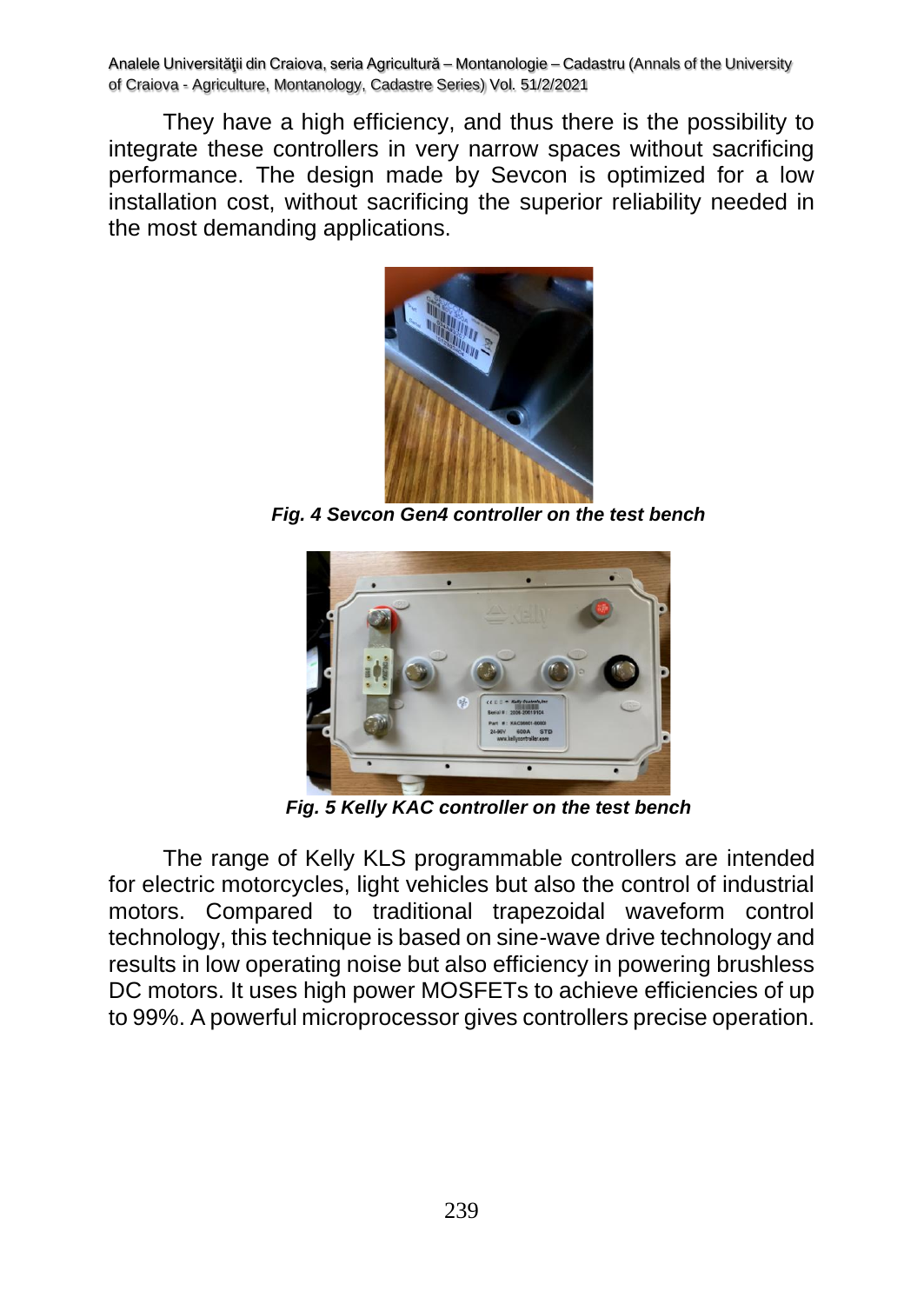

*Fig. 6 Kelly KLS controller on the test bench*

The table below shows the main specifications of the three controllers studied.

*Table 1*

| <b>Model</b>                                   | Curtis 1239e                                      | Sevcon Gen4<br>72/80V                             | <b>Kelly KAC</b><br>96601<br>80801                                        | Kelly KLS<br>7275                                          |
|------------------------------------------------|---------------------------------------------------|---------------------------------------------------|---------------------------------------------------------------------------|------------------------------------------------------------|
| <b>Max Current</b><br>(A)                      | 500                                               |                                                   | 600                                                                       | 350                                                        |
| <b>Rated Power</b><br>(kW)                     | 65                                                | 13.5                                              | 23                                                                        | 10                                                         |
| <b>Input Voltage</b><br>(V)                    | $120 - 170$                                       | 50.4-96                                           | 24-96                                                                     | 24-72                                                      |
| Adjustable<br><b>Max Output</b><br>Voltage (V) | 144                                               | 116                                               | 120                                                                       | 90                                                         |
| Weight (Kg)                                    | 5.45                                              | 2.7                                               |                                                                           |                                                            |
| <b>Motor types</b>                             | АC<br>permanent<br>magnet<br>synchronous<br>motor | АC<br>permanent<br>magnet<br>synchronous<br>motor | <b>AC</b><br>induction<br>motor with<br>dual<br>channel<br>A/B<br>Encoder | AC<br>induction<br>motor with<br>three hall<br>sensors     |
| <b>CAN support</b>                             | Yes,                                              | Yes, 1Mbps                                        | Yes,<br>250Kbps                                                           | Yes,<br>250Kbps                                            |
| <b>Motor sensors</b>                           | Quadrature<br>encoder<br>(ACIM<br>motors),        | AB encoder,<br>sin-cos<br>analogue<br>position    | Thermistor<br><b>KTY84-</b><br>130/150,<br>Dual                           | Thermistor<br><b>KTY84-</b><br>130/150 or<br><b>KTY83-</b> |

## **Technical specifications of controllers**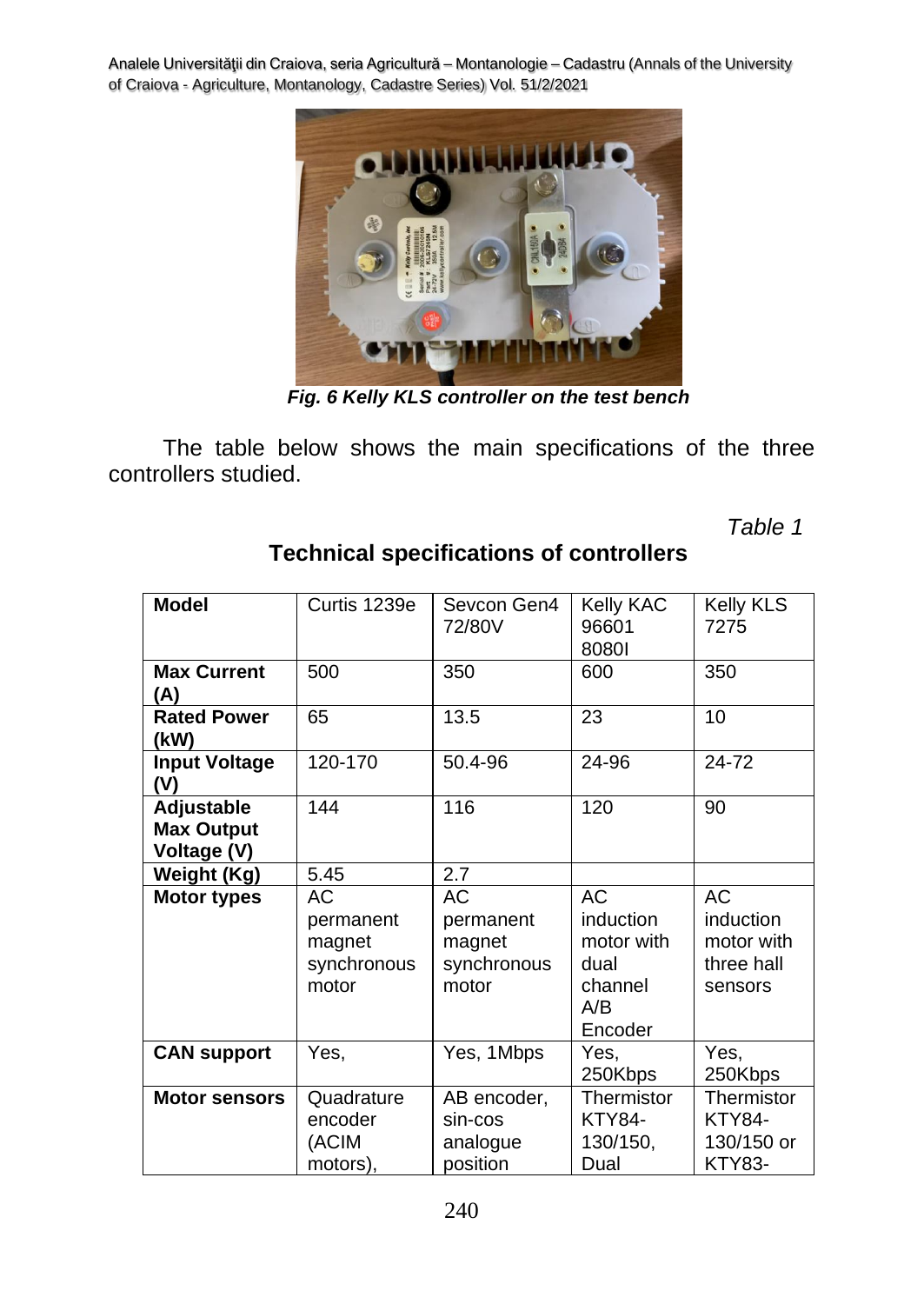|                                                                      | sin/cos<br>sensor (SPM<br>motors),<br>temperature<br>sensor<br>KTY83-122,<br>KTY84-130,<br>KTY84-150,<br>PT1000 |                                                            | Channel<br>A/B<br>encoder                        | 122, Hall<br>position                                    |
|----------------------------------------------------------------------|-----------------------------------------------------------------------------------------------------------------|------------------------------------------------------------|--------------------------------------------------|----------------------------------------------------------|
| <b>Serial port</b>                                                   | 4-pin Molex                                                                                                     | <b>NO</b>                                                  | 4 pin<br>connector<br>to RS232                   | 4 pin<br>connector<br>to RS232                           |
| <b>PC</b> software                                                   | 1314 PC<br>Programming<br><b>Station</b>                                                                        | <b>Drive Wizard</b><br>- PC based<br>configuration<br>tool | <b>KAC-8080I</b><br>Config.<br>Program<br>(free) | <b>Kelly KLS</b><br>7275<br>Config.<br>Program<br>(free) |
| <b>Regen brake</b><br>function                                       | <b>YES</b>                                                                                                      | <b>YES</b>                                                 | <b>YES</b>                                       | <b>YES</b>                                               |
| <b>Bluetooth</b><br>function                                         | <b>NO</b>                                                                                                       | <b>NO</b>                                                  | <b>YES</b>                                       | <b>YES</b>                                               |
| <b>Frequency of</b><br><b>Operation</b>                              | 10KHz                                                                                                           | 16KHz or 24<br><b>KHz</b>                                  | 10KHz                                            | 10KHz or<br>20kHz                                        |
| <b>Operating</b><br><b>Temperature</b><br>Range                      | $-40^{\circ}$ C to<br>$95^{\circ}$ C                                                                            | -30 $\degree$ C to 90 $\degree$ C                          | $-40^{\circ}$ C to<br>$90^{\circ}$ C             | $-40^{\circ}$ C to<br>100°C                              |
| <b>Full Power</b><br><b>Operating</b><br><b>Temperature</b><br>Range | $-40^{\circ}$ C to<br>$50^{\circ}$ C                                                                            | 0°C to 80°C                                                | 0°C to 70°C                                      | 0°C to 70°C                                              |

The tests were performed on a test bench but also with equipment mounted on different chassis of agricultural vehicles.

In the first test, three types of batteries were used.

The batteries used were 96V and 144V, depending on the motor used. The 96V batteries were of two types, those consisting of LIFEPO4 cells with a capacity of 70Ah, 3.2V; although these cells have the same characteristics, they are different in terms of size. The 144V battery is of the PMI1-40S3P-1069 type. It came from the manufacturer mounted on an aluminium chassis and the BMS had already been mounted inside.

The batteries and equipment were mounted on the bench, the connection diagram was the one that the manufacturer indicated as the default.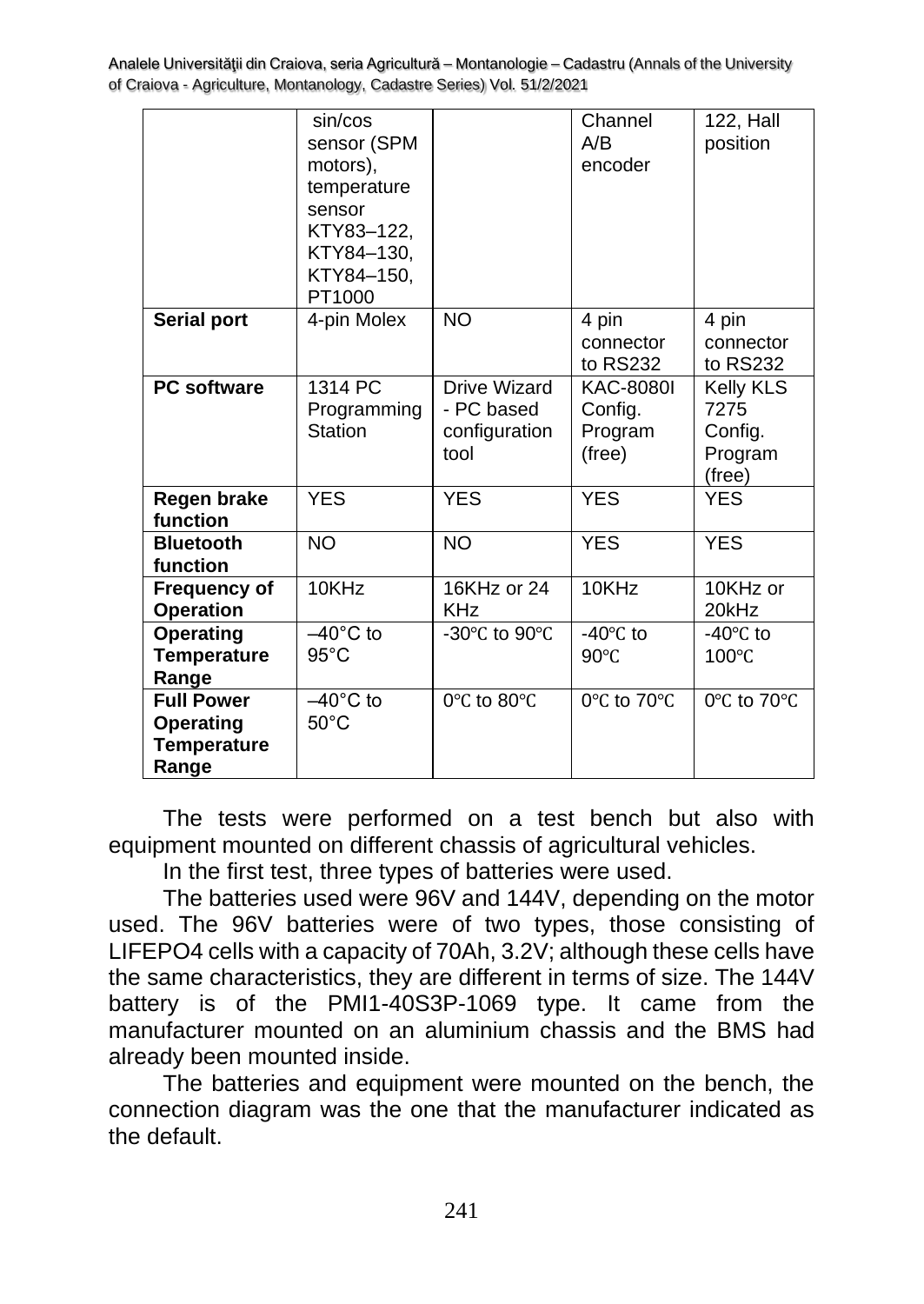After mounting was completed, the batteries were charged to 90% capacity and the system was turned on.

Bench mounting began with the batteries, but they were not connected to the system. The first step was to connect the motor to the controller. This is relatively easy because both the motor and the controller are noted in the same way and practically they cannot be confused. The next step was to connect the accelerator pedal, the CAN bus, the main voltage connector, the direction buttons, the ignition key, the DC/DC converter and the battery. All are connected to the controller via the 35-pin AMPSEAL jack according to the manual.

How to connect the controller to the battery and motor is shown in the table below:

*Table 2*

| <b>Terminal</b> | <b>Function</b>                |
|-----------------|--------------------------------|
| B+              | Positive battery to controller |
| в-              | Negative battery to controller |
| U               | Motor phase U                  |
|                 | Motor phase V                  |
| w               | Motor phase W                  |

#### **High Current Connection Test**

When all the connections have been made the system is powered by the battery from the main voltage switch, one has to wait a few seconds so that the subsystems are supplied correctly then the ignition key can be put in the start position. Even after the ignition has been switched on, a few seconds are necessary for the motor to be used. In this timeframe the controller loads the operating program.

Once the system has started, the configuration is done using a PC or laptop to which a USB 1314 PC Programming Station adapter and Curtis Integrated Toolkit software or Curtis Model 1313 Handheld Programmer have been connected. The destination, vehicle type and battery model must be taken into account when programming. An average or advanced level of knowledge in the field of electric vehicles is required for programming.

It is recommended that when purchasing such a controller, all the necessary equipment be purchased so that the supplier can carry out the initial configuration of the system.

In the tests performed Curtis Model 1313 was used for programming. It can be ordered with four types of connector to the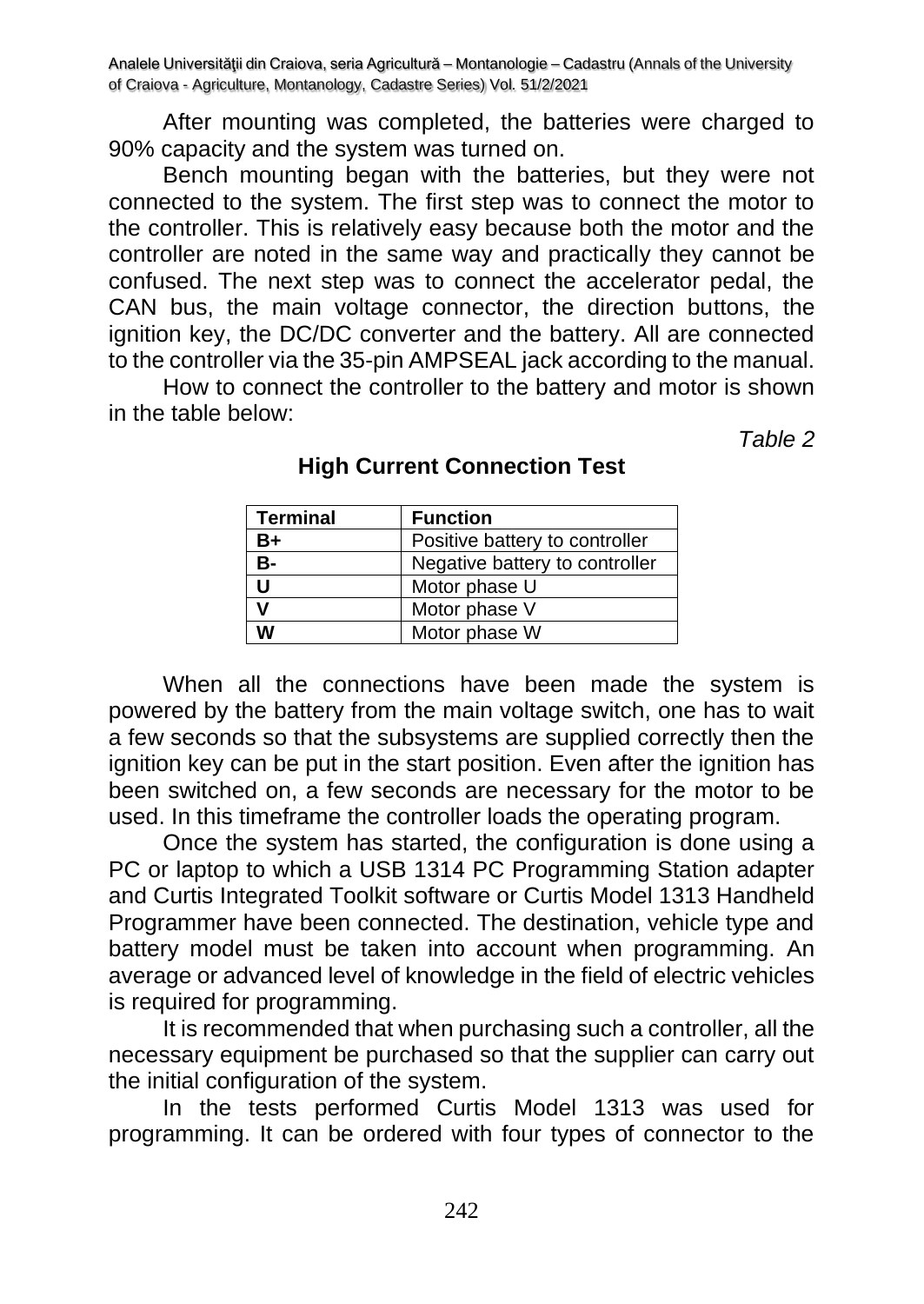controller, namely: RJ11, 4-Pin Molex, XLR, DB9. The programmer that was used was equipped with a 4-Pin Molex connector.

After configuration, all factory settings were kept as much as possible, no-load currents were measured (motor off), current at 500 rpm and current at 3000 rpm, acceleration time, but this can be changed from the software and the temperature reached by the controller without additional radiator.

The following equipment was used for the system that is powered by the 144V battery:

1. Motor: Asynchronous three-phase electric motor - type AME

2. Battery: PMI1-40S3P-1069

The Sevcon Gen4 controller was used with a 96V 70Ah battery. The installation procedure was almost identical to the one used for the 144v system. The difference is that the CAN bus was not used on this controller. The scheme recommended by the manufacturer, with a single motor, was used for this controller as well. The connection of the accessories to this controller is made using a 35-pin connector, AMPSEAL. Connecting pins are described in detail in the user manual. The configuration of the controller can be done with a PC or laptop to which IXXAT USB-to-CAN compact V2 - Intelligent CAN interface and DriveWizard program are connected. This program is purchased separately and has a license valid for 12 months, after which it must be renewed. When the PC is connected to the controller and the DriveWizard program is used, the controller automatically switches to programming mode and thus the motor is disconnected and the necessary settings can be made for correct operation. Programming can also be done using Clearview Display. This display also has the function of on-board indicator. The level of knowledge required to make vehicles with such a controller is medium to advanced, so it is recommended to be purchased together with the required motor and to be programmed by the supplier.

This controller has been tested with the following equipment:

1. Motor: Motenergy ME-1115 Brushless DC Permanent Magnet Motor - 96V

2. Battery: Lithium LiFePO4 Prismatic Cell 32X3.2V, 70Ah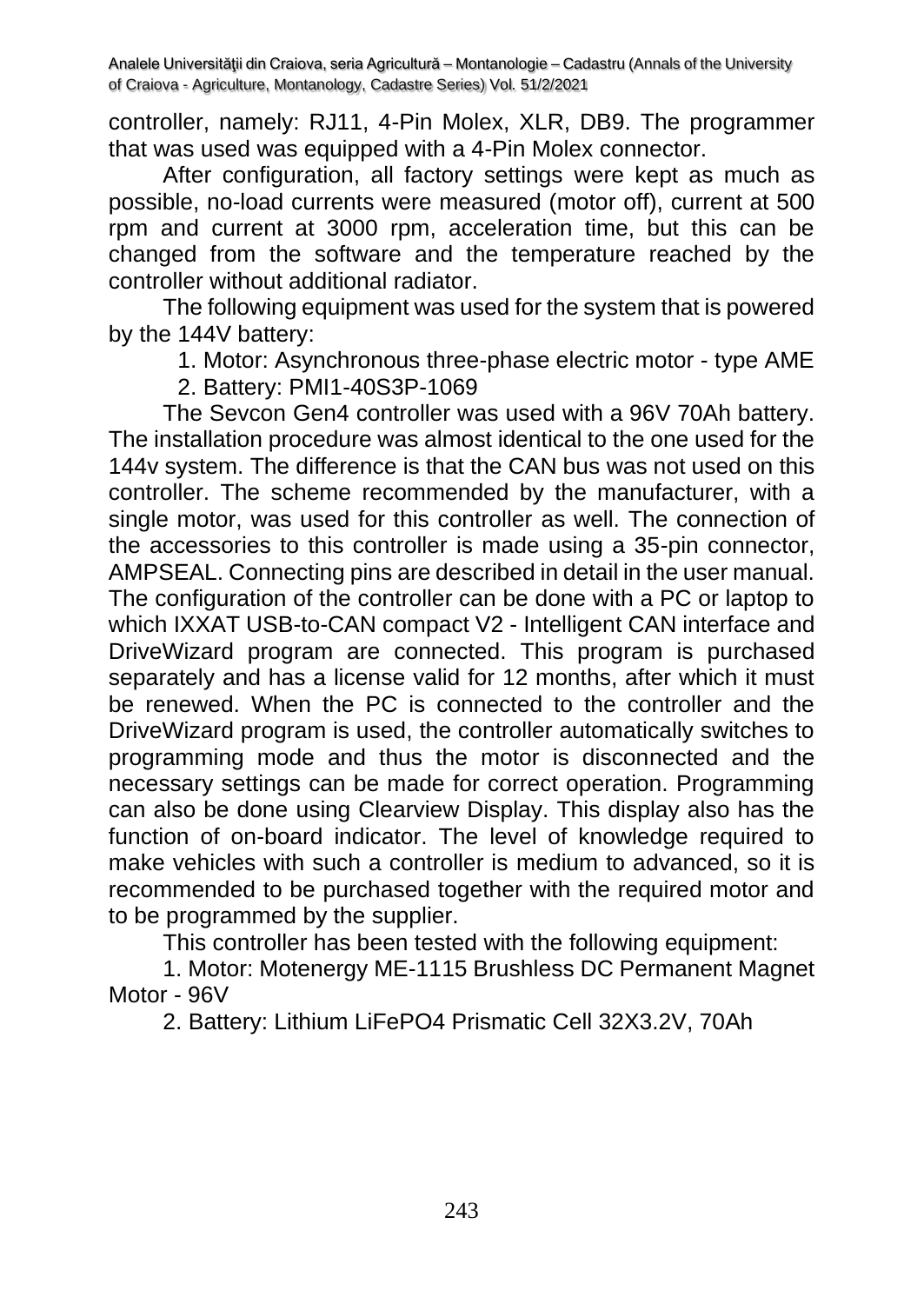### **RESULTS AND DISCUSSIONS**

The first tests performed with the equipment were on a test bench that was composed of all devices to be mounted on vehicles. The settings were made for each controller and the system was started. Each controller was configured with the software created by the manufacturer.

Thus the Curtis controller was configured using the 1313 Handheld Programmer terminal and 1314 PC Programming Station. Motor parameters and settings for digital inputs were entered so that the direction change buttons and economy mode are active, the brake input was not used and the power regeneration part was not activated.

| Monitor/Motor                                                                                                                                                |                                                        |
|--------------------------------------------------------------------------------------------------------------------------------------------------------------|--------------------------------------------------------|
| <b>Motor RPM</b><br>Max Speed Controller L<br>Temperature<br>MotorSpeed A -<br>MotorSpeed B<br>Sin Input A<br>Cos Input B<br><b>Rotor Position</b><br>tdd to | 1/8<br>1774rpm<br>8000rpm<br>33°<br>1611rpm<br>1567rpm |
|                                                                                                                                                              |                                                        |

*Fig. 7 Settings made with 1313 interface from Curtis*

Because the Sevcon Gen4 controller was specially configured by the manufacturer for the ME1115 motor, no changes were made to the motor settings but only to the digital inputs. For configuration can be used the Sevcon Clearview Digital Display terminal or the DVT program, which uses a USB CAN interface to connect the PC and the controller. Unfortunately, the configuration program is not offered free of charge by the manufacturer and has a license valid only for 12 months after which it must be renewed.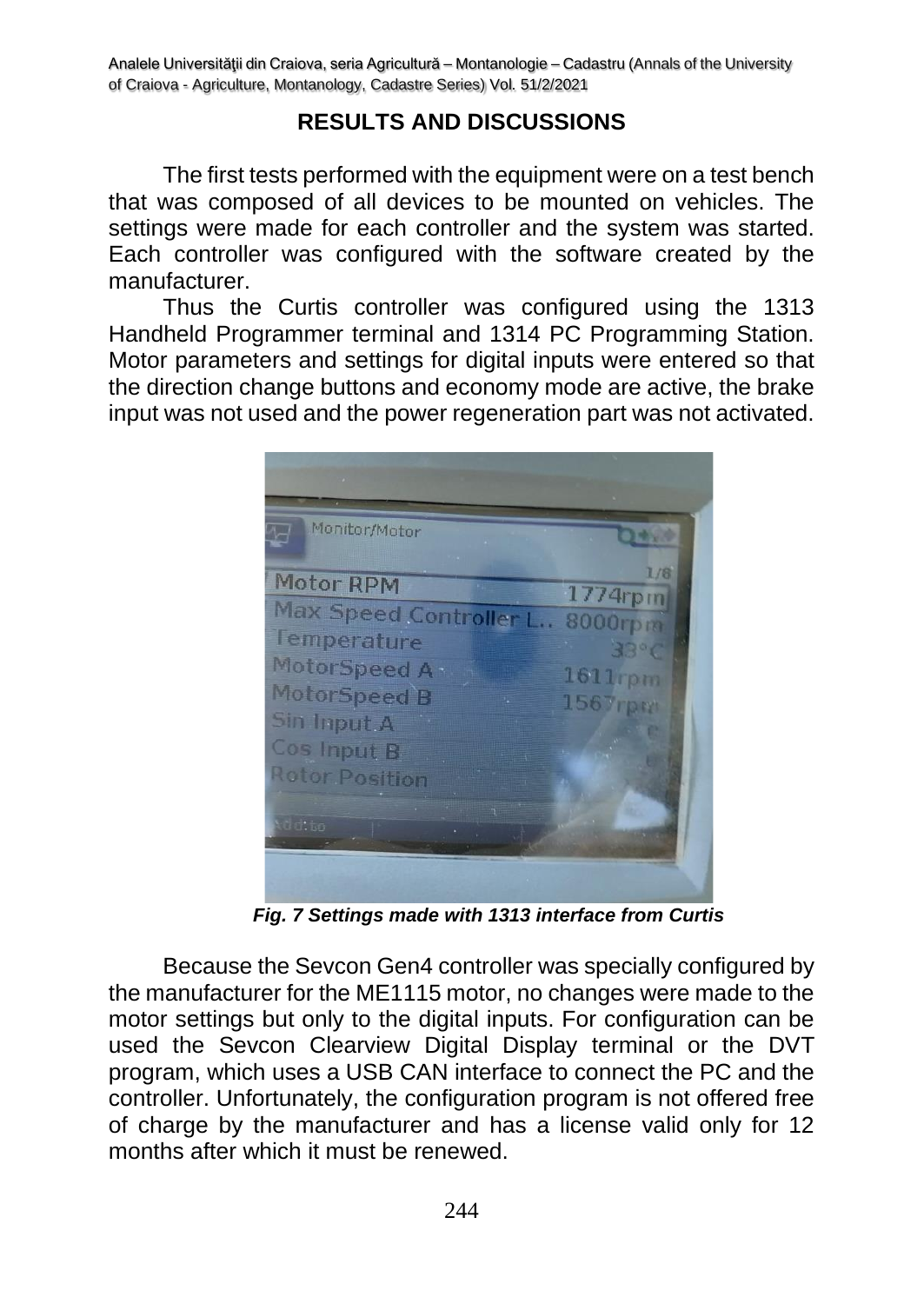The configuration of the motor at Kelly controllers is done automatically, the motor is detected automatically at system start-up, the procedure is simple and it is described in detail in the manual. However, if the motor is not detected, the controller has the possibility to activate the detection protocol whenever necessary. The program used for configuration is offered free of charge by Kelly, it is easy to use and for the communication with the PC a serial adapter (SM-4A to DB9/RS232) is used, which is purchased separately.

| <b>Module Name</b>               | KL57218S        | <b>TPS Dead High</b> | 95              |                      |
|----------------------------------|-----------------|----------------------|-----------------|----------------------|
| <b>User Name</b>                 | gshe            | <b>TPS Fwd MAP</b>   | 35              |                      |
| Serial Number                    | 16182577        | <b>TPS Rev MAP</b>   | 25              | Startup H-Pedel      |
| Software Version                 | 01100001        | <b>Brake Type</b>    | $\mathbf{1}$    | <b>Brake H-Pedel</b> |
| <b>Controller Volt</b>           | 72              | Brake Dead Low       | 20 <sub>i</sub> | NTL H-Pedel          |
| Low Volt                         | 33              | Brake Dead High      | 95              | Joystick             |
| <b>Over Volt</b>                 | 60              | Max Output Fre       | 1000            | Three Gears Switch   |
| Hall Galvanometer                | 300             | Max Speed            | 4000            | Boost                |
| PhaseCurr Max AD                 | 360             | Max Fwd Speed %      | 100             | Foot Switch          |
| <b>Current Percent</b>           | 100             | Max Rev Speed %      | 35              | SW Level             |
| <b>Battry Limit</b>              | 100             | MidSpeed Forw Speed  | 75              | O.HIM: L.KIM         |
| <b>Identification Angle</b>      | 85              | MidSpeed Rev Speed   | 35              | Cruse                |
| <b>TPS Low Err</b>               | $\overline{0}$  | <b>LowSpeed Forw</b> | 50              | Anti-Sip             |
| <b>TPS High Err</b>              | 95              | LowSpeed Rev Speed   | 35              | Change Direction     |
| <b>TPS Type</b>                  | $\overline{2}$  | Three Speed          | Ű.              | ReadZero             |
| <b>TPS Dead Low</b>              | $\overline{22}$ | <b>PWM</b> frequency | 20              |                      |
| Brake Dead Zone Low, Range: 5~40 |                 |                      |                 |                      |

*Fig. 8 Kelly Controllers configuration program*

Parameters measured in the tests performed on the test bench were:

- Temperature in standby mode
- Temperature at 500 rpm motor speed
- Standby power consumption
- Power consumption at 500 rpm motor speed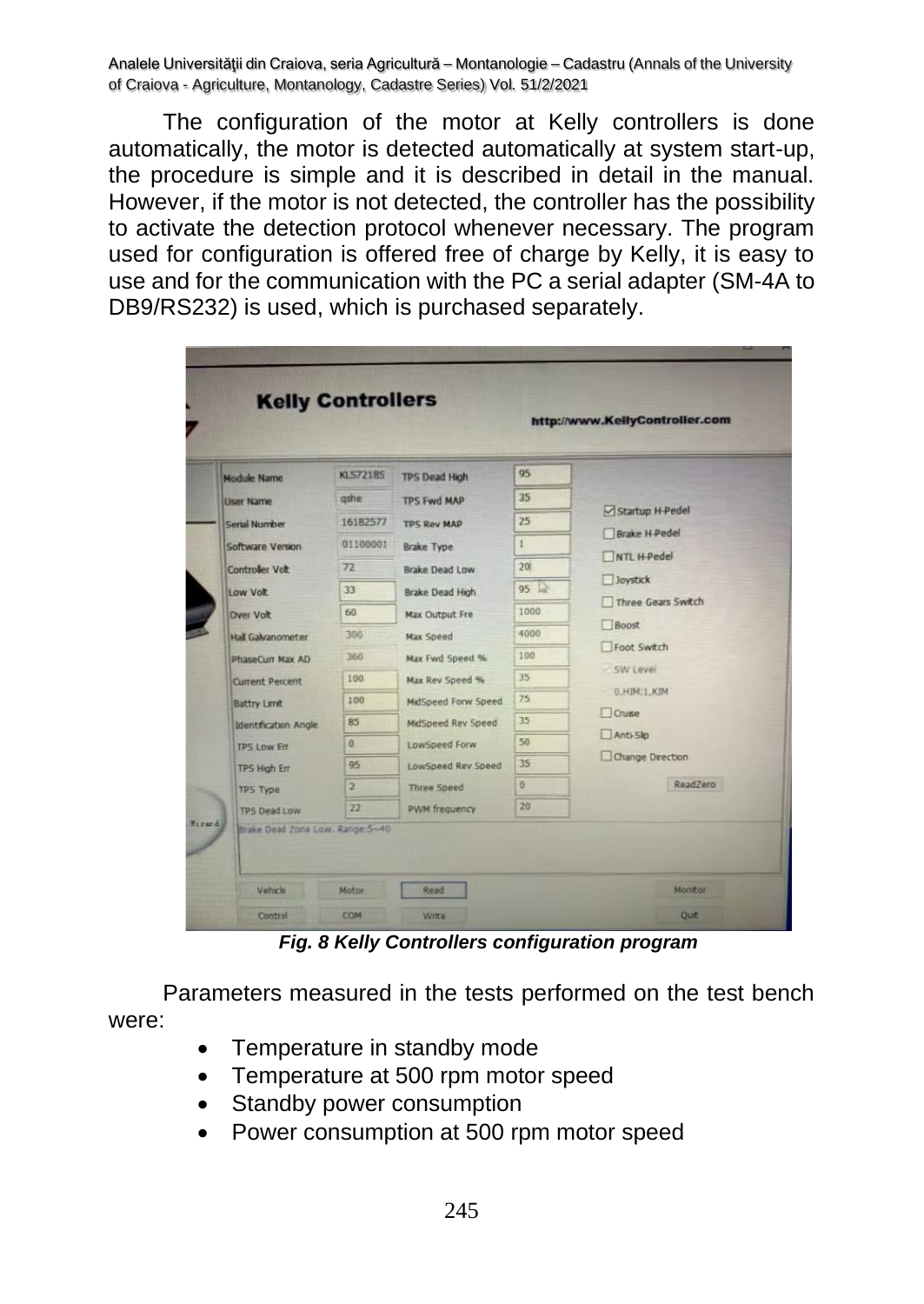The laboratory temperature was measured with a digital thermometer, rotational speed was checked with a digital tachometer and was limited to 500 rpm for work safety reasons. The power consumption was measured with an ammeter connected to the power cable, the plus terminal.

Measurements were performed 30 minutes after the system was powered on.



*Fig. 9 Temperature measured in the laboratory*



*Fig. 10 Motor speed verification*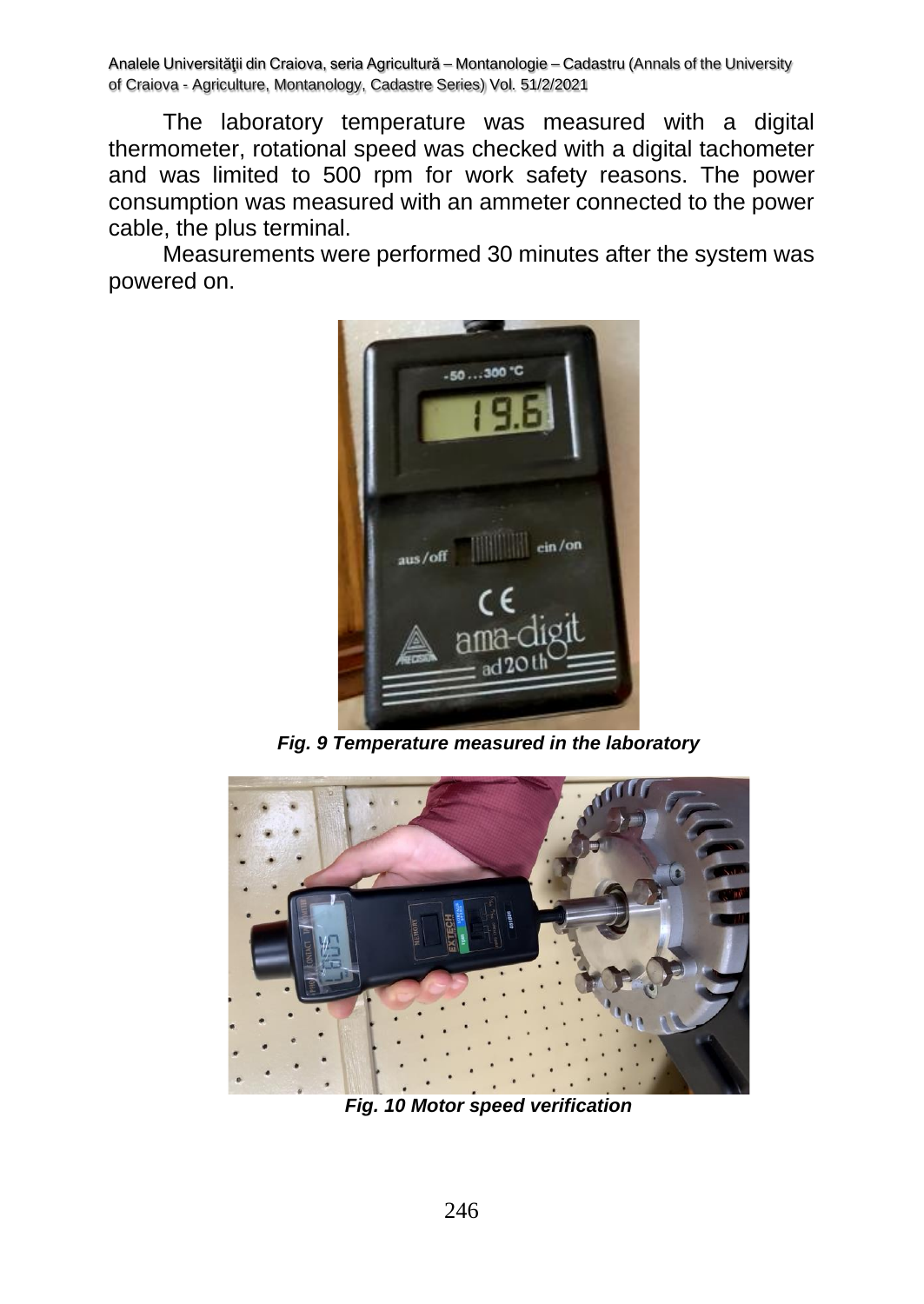### *Table 3*

| Controller<br>model $/$<br>Measured<br>parameter         | Curtis 1239e | Sevcon Gen4<br>72/80V | Kelly KAC<br>96601 80801 | Kelly KLS<br>7275 |
|----------------------------------------------------------|--------------|-----------------------|--------------------------|-------------------|
| Temperature<br>in standby<br>mode $(^{0}C)$              | 20.6         | 19.8                  | 19.7                     | 19.7              |
| Temperature<br>at 500 rpm<br>motor speed<br>$(^{0}C)$    | 30.4         | 27.6                  | 27.8                     | 26.7              |
| Standby<br>power<br>consumption<br>(A)                   | 1.0          | 0.8                   | 0.7                      | 0.6               |
| Power<br>consumption<br>at 500 rpm<br>motor speed<br>(A) | 1,4          | 1.2                   | 0.9                      | 0.8               |

## **Parameters measured in the laboratory test**

The tests were performed on different chassis in good weather conditions. Tests were performed on straight paved land and towing 1000kg. The tests were performed for 30 minutes and repeated 5 times. The motor speed was limited in this case to 2300 rpm. Consumption is represented by the controller and motor.

The mounting of the controller on the vehicle must be carried out on a flat surface, the fastening being carried out with screws in accordance with those recommended by the manufacturer. That surface must be processed in such a way as to ensure the best possible heat transfer. The power cables from the battery and those that connect to the motor must be multi-wire, as flexible as possible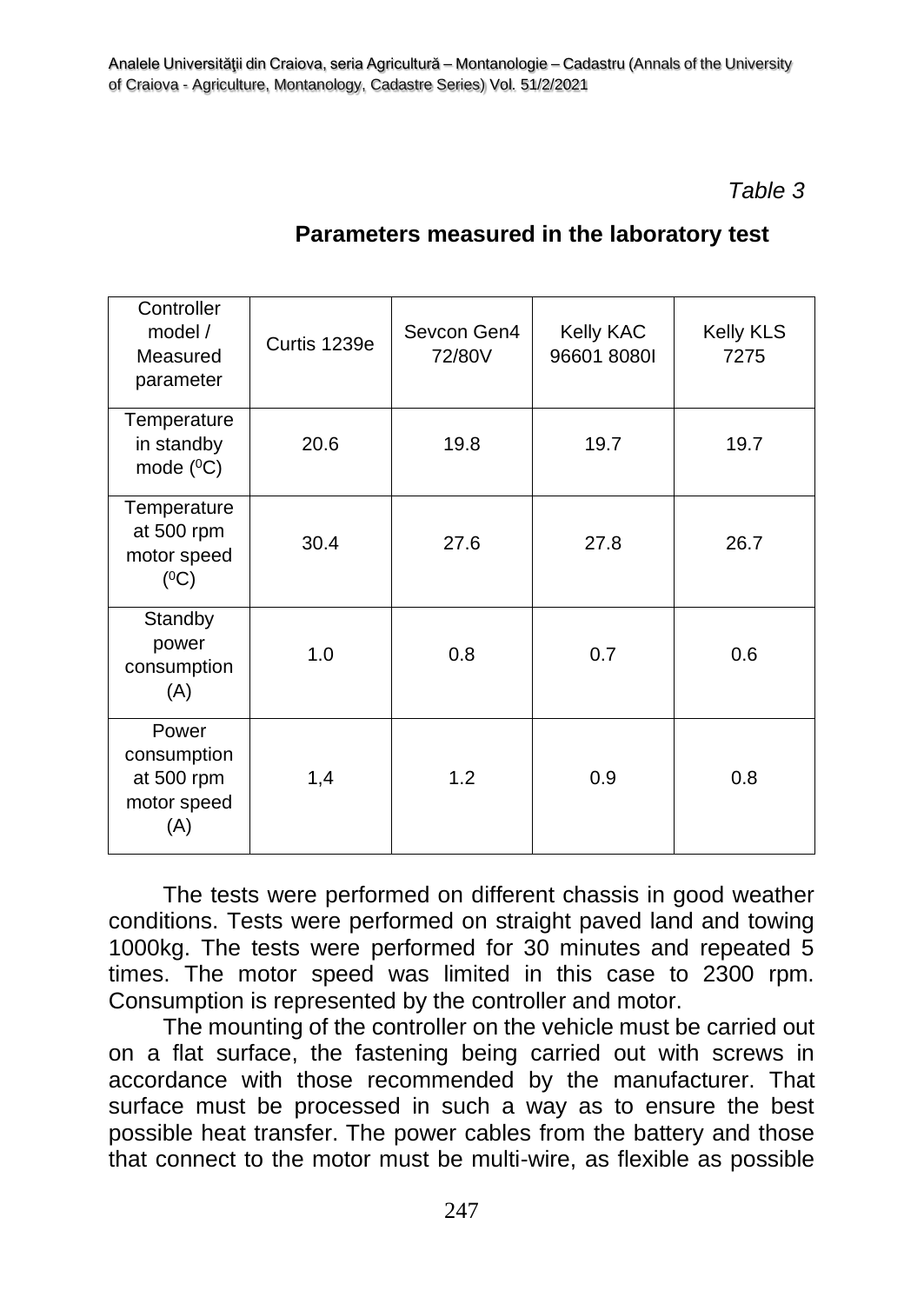and with a surface area of at least 25 mm<sup>2</sup>. The length of the cables must be as short as possible, their route must bypass all possible heat sources or moving parts of the vehicle.

*Table 4*

| <b>Test</b>                                   | Curtis 1239e | <b>Sevcon Gen4</b> | <b>Kelly KAC</b> | <b>Kelly KLS</b> |
|-----------------------------------------------|--------------|--------------------|------------------|------------------|
| performed                                     |              | 72/80V             | 96601 80801      | 7275             |
| Travel                                        | 33 A         | 35A                | 23.6 A           | 24 A             |
| Towing<br>1000kg                              | 46 A         | 49 A               | 34.2 A           | 33.9A            |
| Recorded<br>temperature<br>$(^{0}\mathrm{C})$ | 59.4         | 43.4               | 41               | 39.7             |

## **Total consumption of controller and motor**



*Fig. 11 Curtis controller temperature after the towing test*

If the controller is mounted on a surface capable of good heat transfer but has no active cooling, when the vehicle is used at an external temperature exceeding 25<sup>0</sup>C and the power used is over 40% of the maximum motor capacity, the controller may reach high temperatures, above  $100^{\circ}$ C, and will enter protection state. As a result, the system will not be operational until the temperature drops to normal parameters. Thus, it is recommended to use an active cooling system as those recommended by the manufacturer or even more efficient.

This data was provided by the controllers. The reports were saved using the PC interface, data that was recorded from the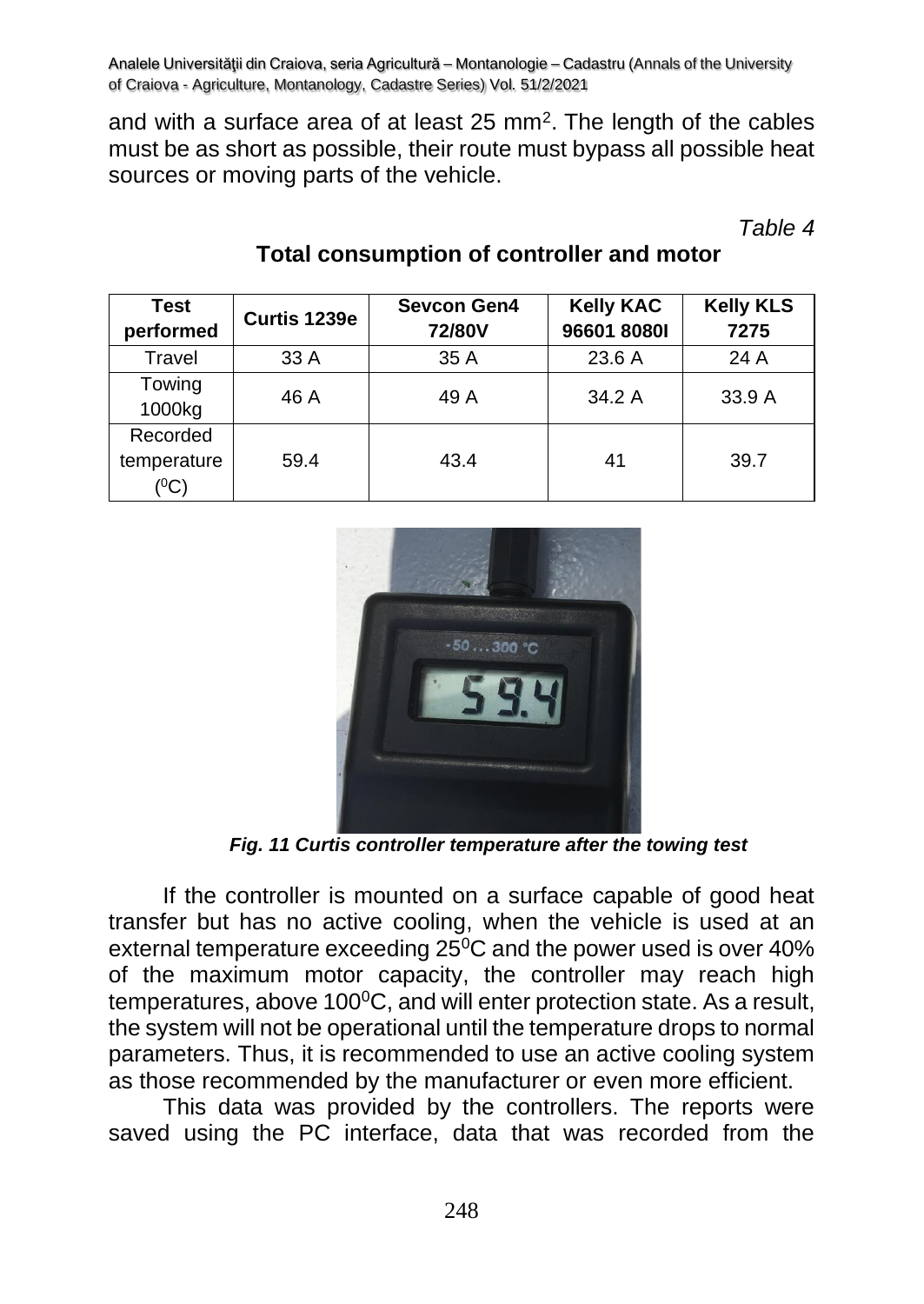controller's internal sensors and was verified with a digital thermometer.

#### **CONCLUSIONS**

The pressure to develop new tractor concepts with new roles and tasks will have an impact on field performance. For example, it will be necessary to develop tires, suspensions, engines for high-speed tractors, new types of fuels, etc. For all these directions of evolution, assessments must be made regarding their impact on the field performance of tractors and on the environment.

After all the operations performed, from the installation on the bench to the complete installation of the propulsion system on the chassis, it could be noticed that the installation of such equipment is not accessible to everyone. It requires a relatively rich experience, a number of tools and devices that are intended for these operations.

The choice of an electric propulsion system also depends on the budget allocated for such investments. The solutions presented can cover a fairly wide range of needs. Thus any farmer can choose the solution that is most convenient. The criteria for choosing one system or another must include the costs of purchasing equipment, tools and software but also the technical support that the supplier company can offer and under what conditions.

Currently, the production, integration and use of electric current as fuel, from a financial point of view may seem expensive and inefficient but the long-term calculation shows that, on the contrary, this technology will bring great financial benefits and especially in terms of the impact on the environment.

#### **BIBLIOGRAPHY**

1. V.Sindhuja, G.Ranjitham, 2015 - *Regenerative Braking System of Electric Vehicle Driven By BLDC Motor Using Neuro-Fuzzy and PID*, International Journal of Innovative Research in Science, Engineering and Technology (IJIRSET), vol. 3, no. 12, pp. 17847- 17854.

2. W. Zhao, G. Wu, C. Wang, L. Yuc, Y. Li, 2019 - *Energy transfer and utilization efficiency of regenerative braking with hybrid energy storage system*, Journal of Power Sources, vol. 427, pp. 174-183.

3. Grigore I., Cristea M., Matache M., Sorică C., Grigore A.I., Vladuțoiu L., Sorică E., Dumitru I., Petre A.A., Cristea R.D., 2020 - *Study on the conversion of a conventional tractor into an electric tractor,* Analele